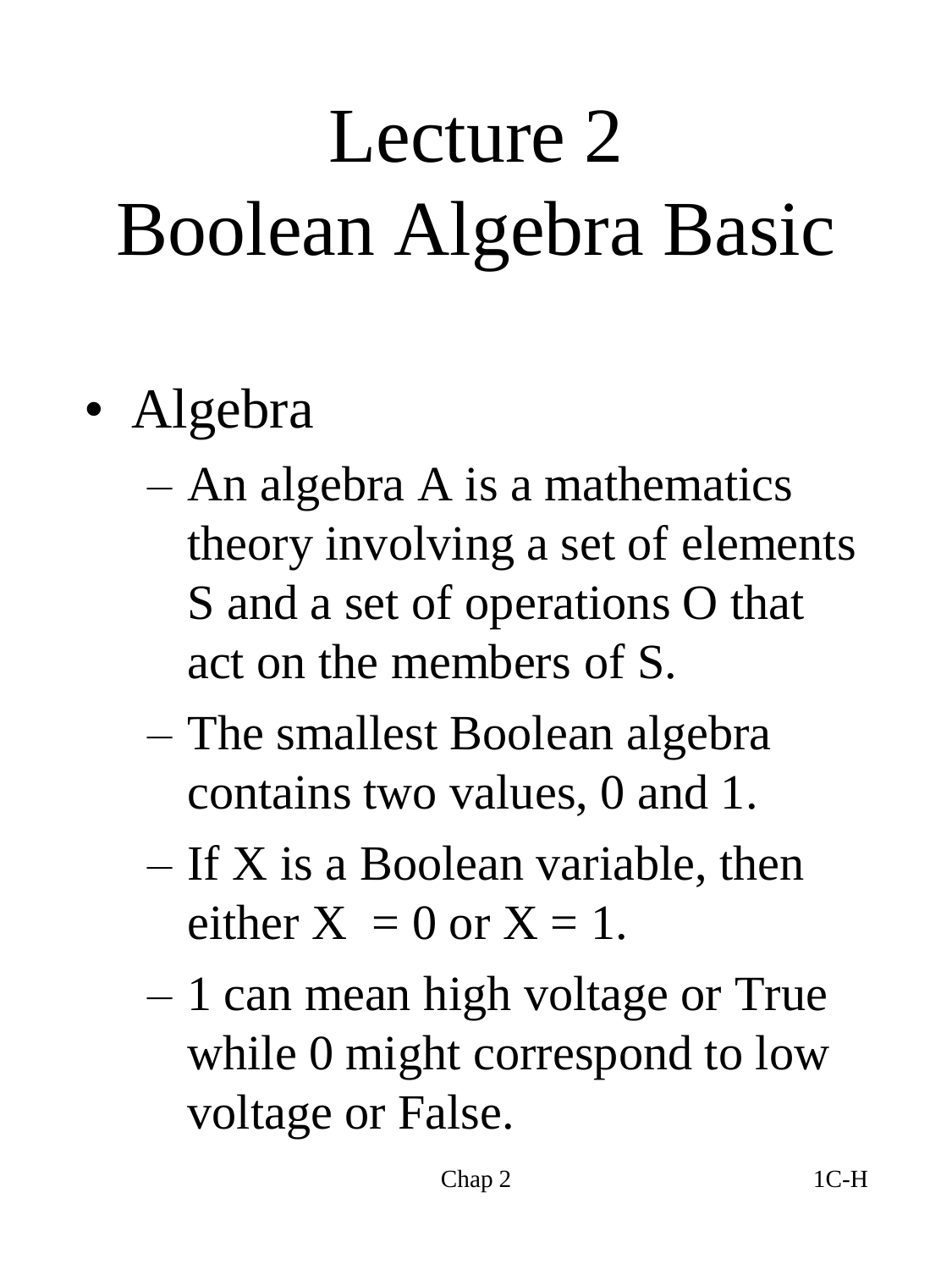## Basic Operations

• NOT (Complement, inversion)

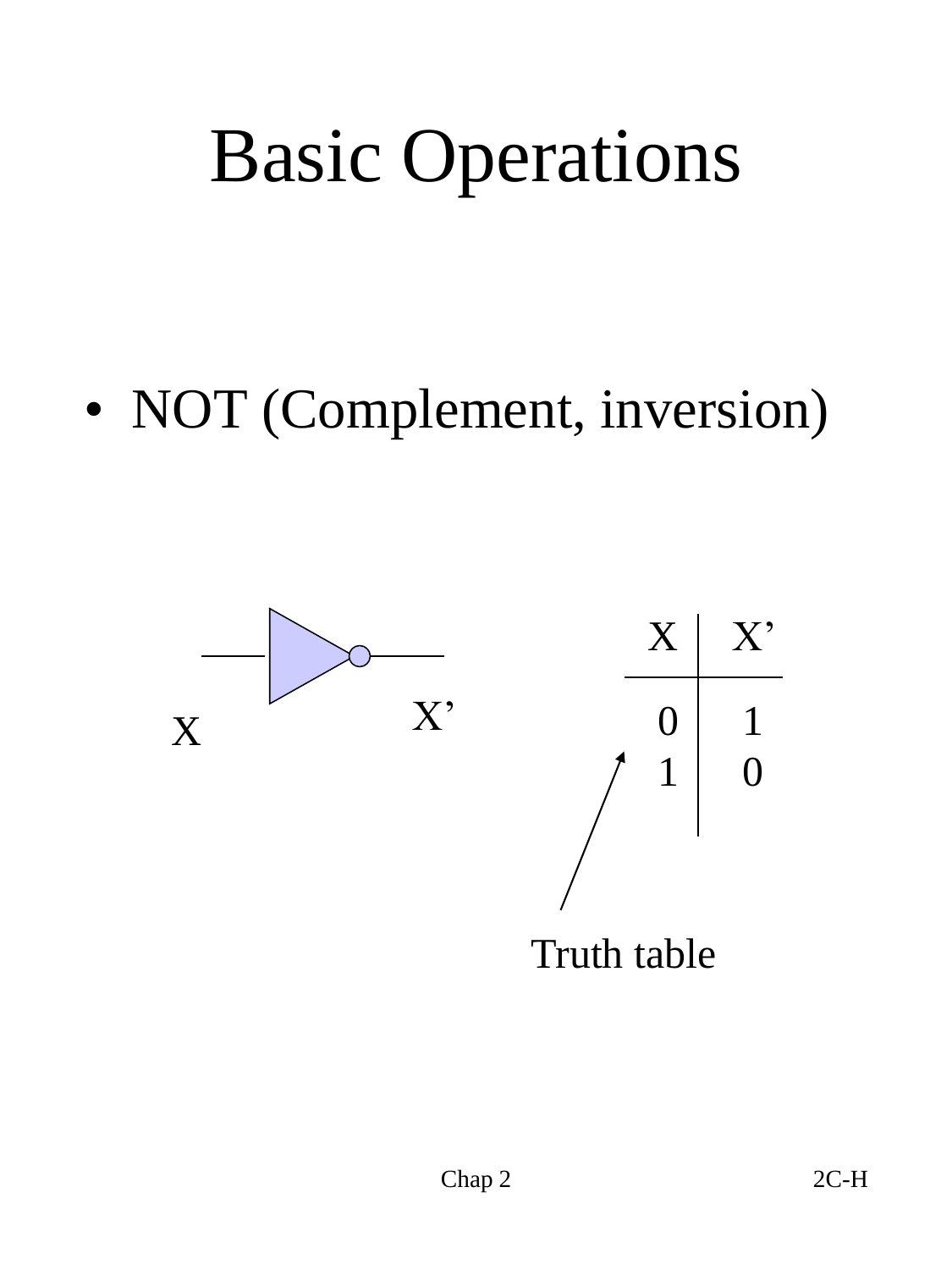## Basic Operations-cont.

#### • AND (Boolean multiplication)

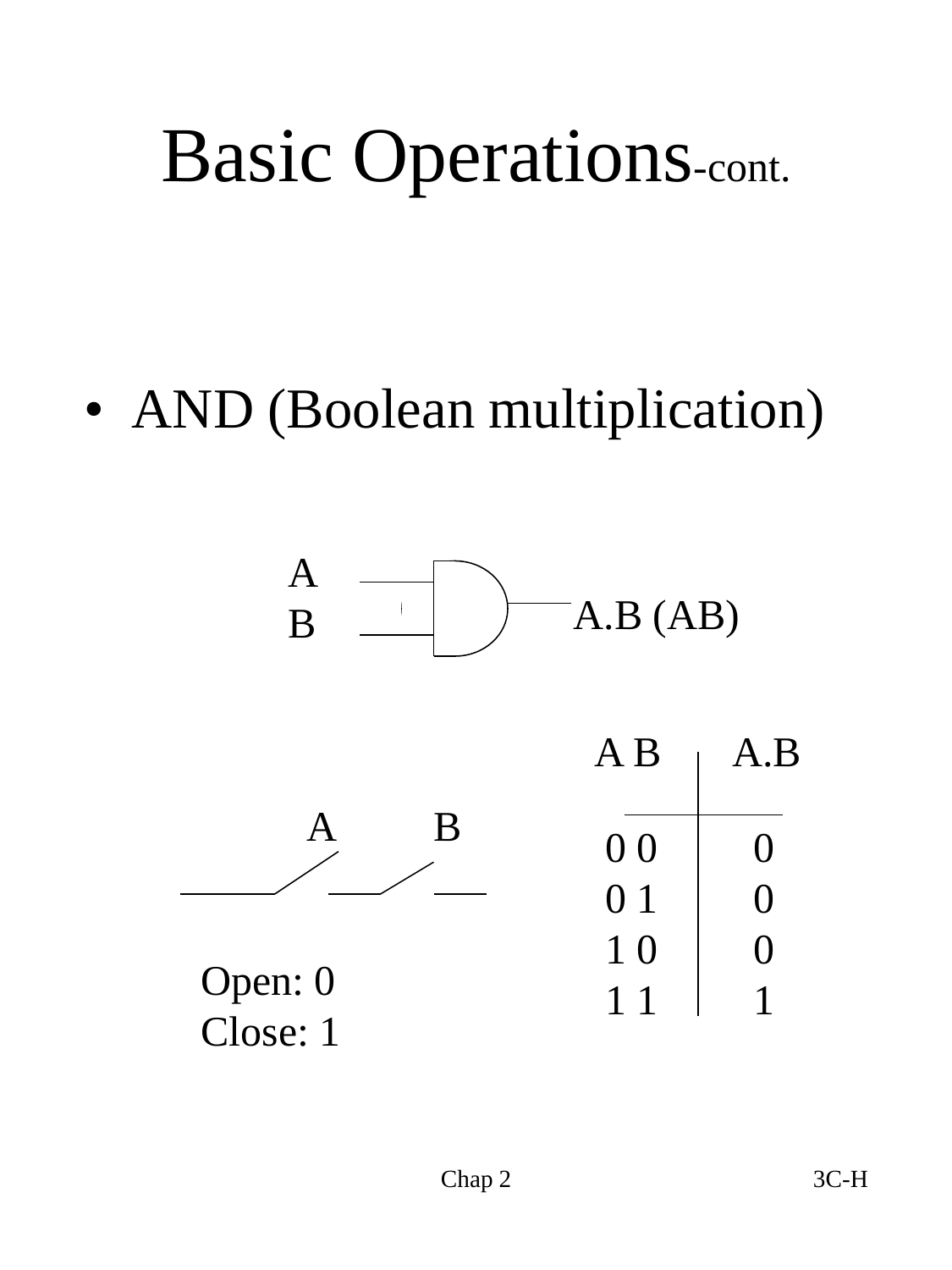## Basic Operations-cont.

• OR (Boolean addition, inclusive OR)





Open: 0 Close: 1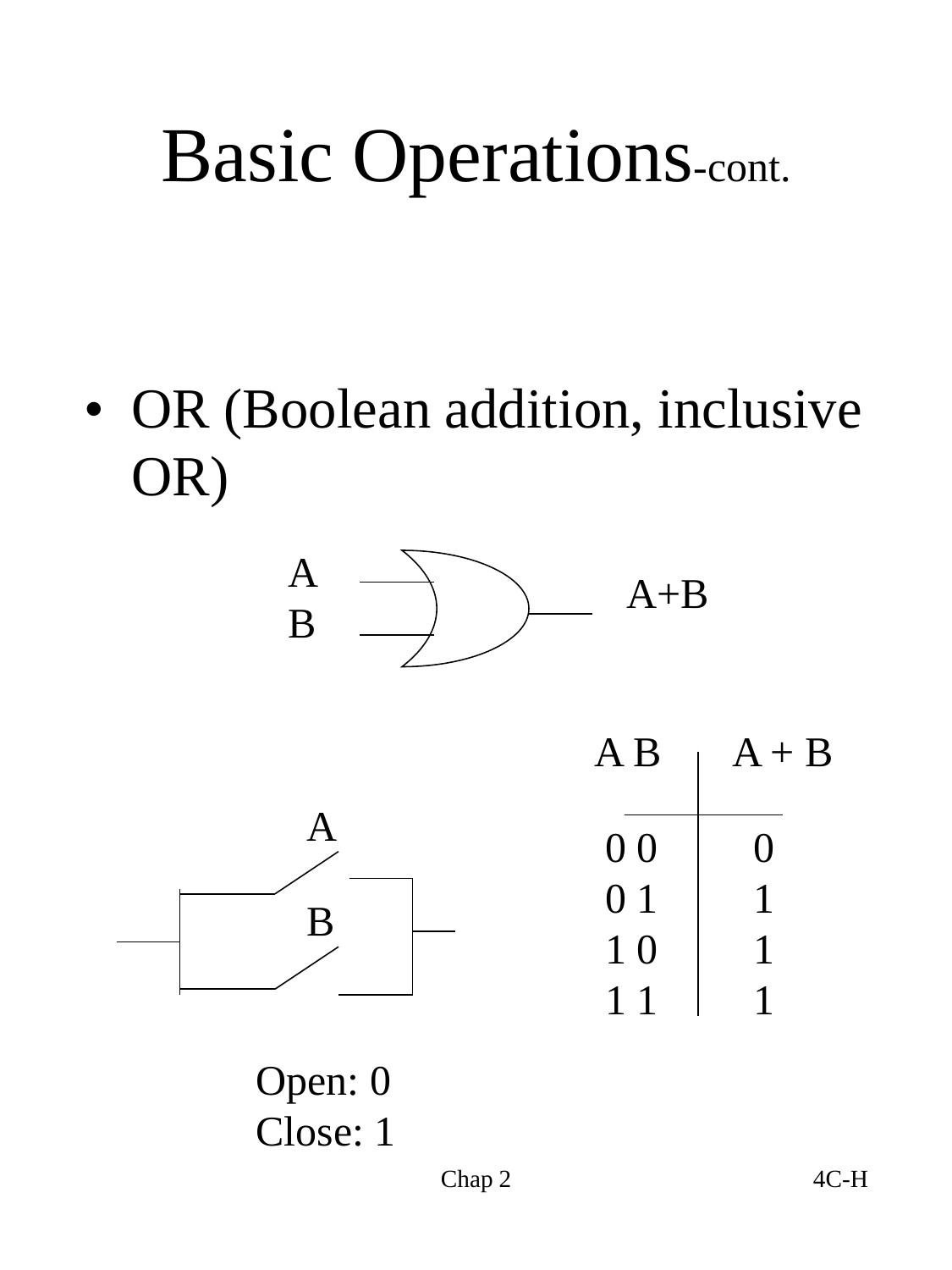## Boolean Expressions

- Expressions
- Examples:
	- $AB' + C$  (1)
	- $[A(C+D)]' + BC$  (2)
	- Each expression corresponds to a network of logic gates.
		- Exercise: Draw the logic gate network for (1) and (2).
	- $-$  In (2), there are 4 variables and 5 literals.
- Operation order:
	- Parenthesis, NOT-> AND-> OR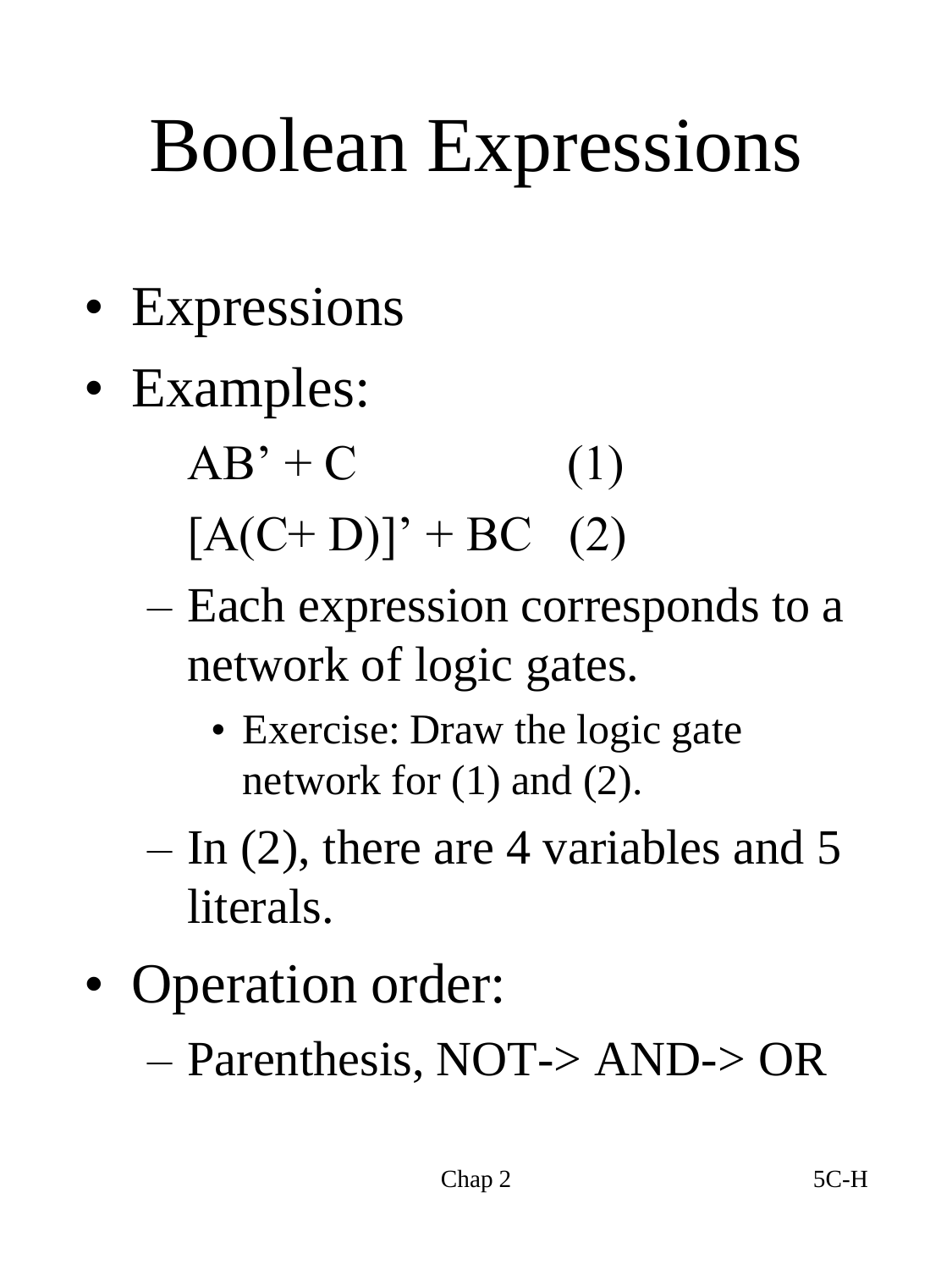## Literals and Truth Table

- **Literals** 
	- When an expression is realized using logic gates, each literal in the expression corresponds to a gate input.



2-input Network and Truth Table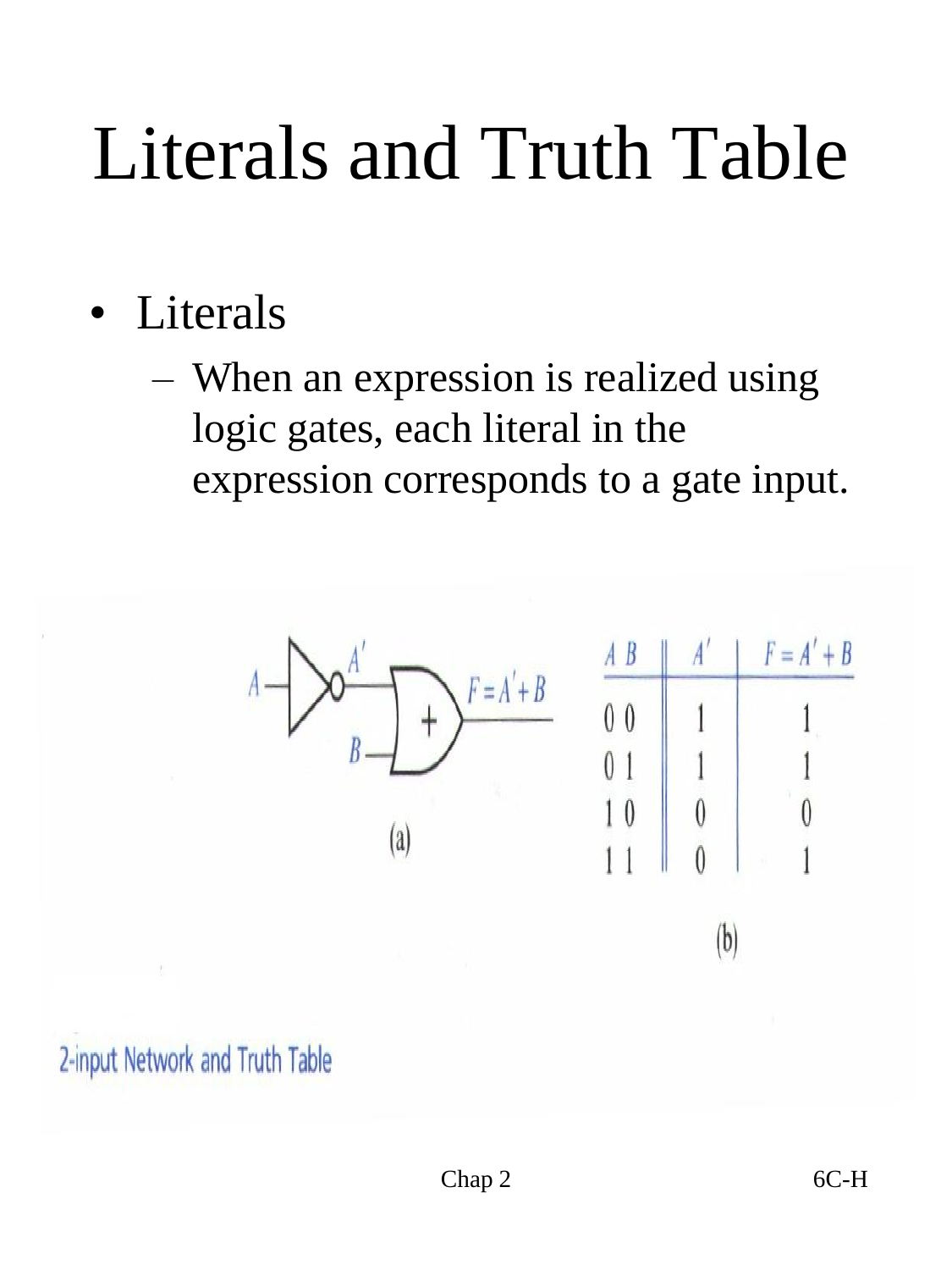## Literals and Truth Table

- Truth table
	- Specify the values of the variables in the expression.
	- $-$  n variables have  $2<sup>n</sup>$  different combinations of values of the variables.

| $A$ $B$ $C$ | B' | AB' | $AB'+C$ | $A + C$ | $B' + C$ | $(A + C)(B' + C)$ |
|-------------|----|-----|---------|---------|----------|-------------------|
| $0\,0\,0$   |    |     |         |         |          |                   |
| 001         |    |     |         |         |          |                   |
| 010         |    |     |         |         |          |                   |
| $\theta$    |    |     |         |         |          |                   |
| 100         |    |     |         |         |          |                   |
| $1 \t0 \t1$ |    |     |         |         |          |                   |
| $\theta$    |    |     |         |         |          |                   |
|             |    |     |         |         |          |                   |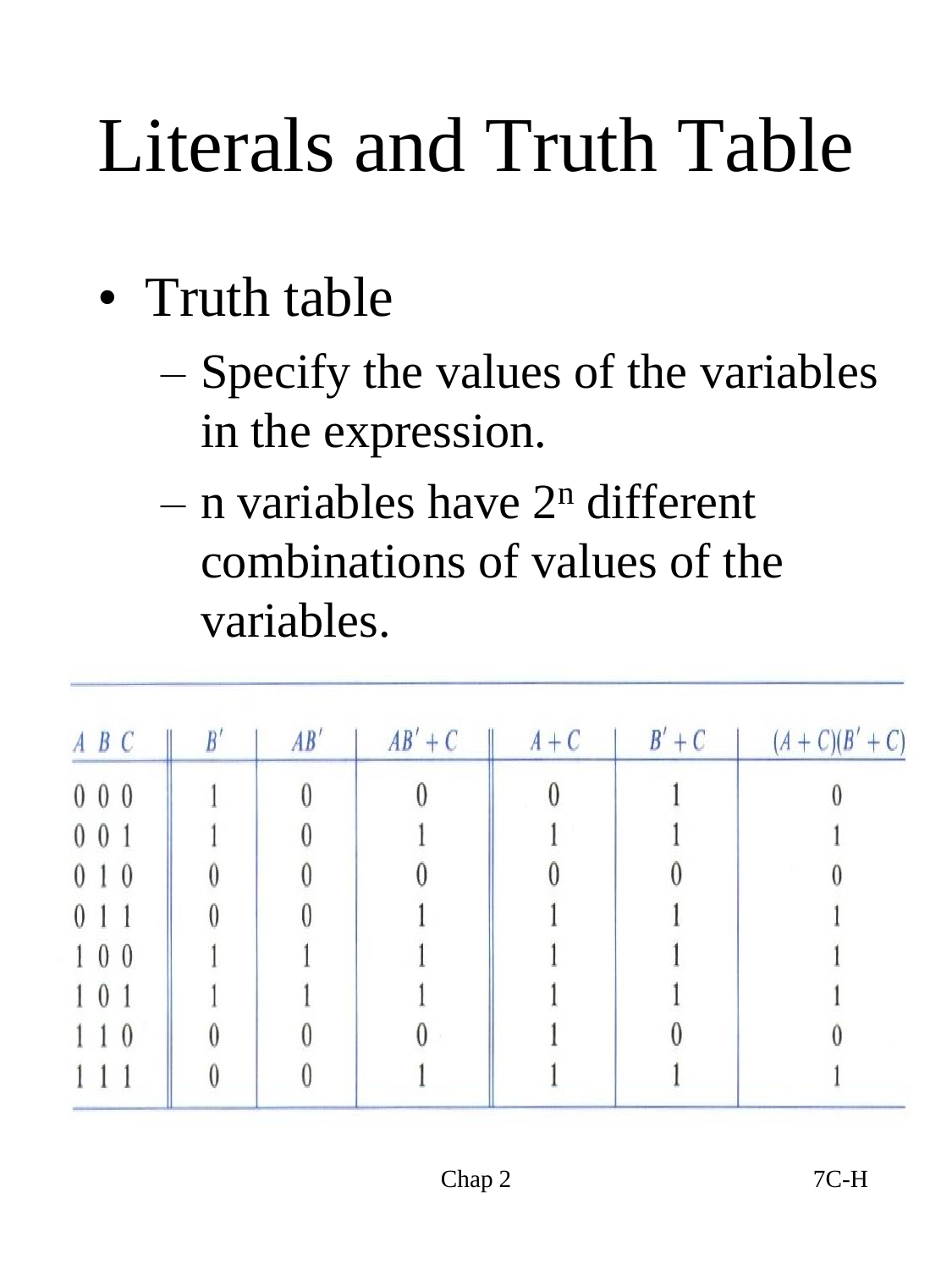### Basic Theorems

• Operation with 0 and 1

$$
X+0=X
$$

$$
X + 1 = 1
$$

$$
X \cdot 1 = X
$$

$$
X \cdot 0 = 0
$$

• Idempotent laws

$$
X+X=X
$$

$$
X \cdot X = X
$$

- Involution law  $(X')' = X$
- Laws of complementarity

$$
X + X' = 1
$$
  

$$
X \cdot X' = 0
$$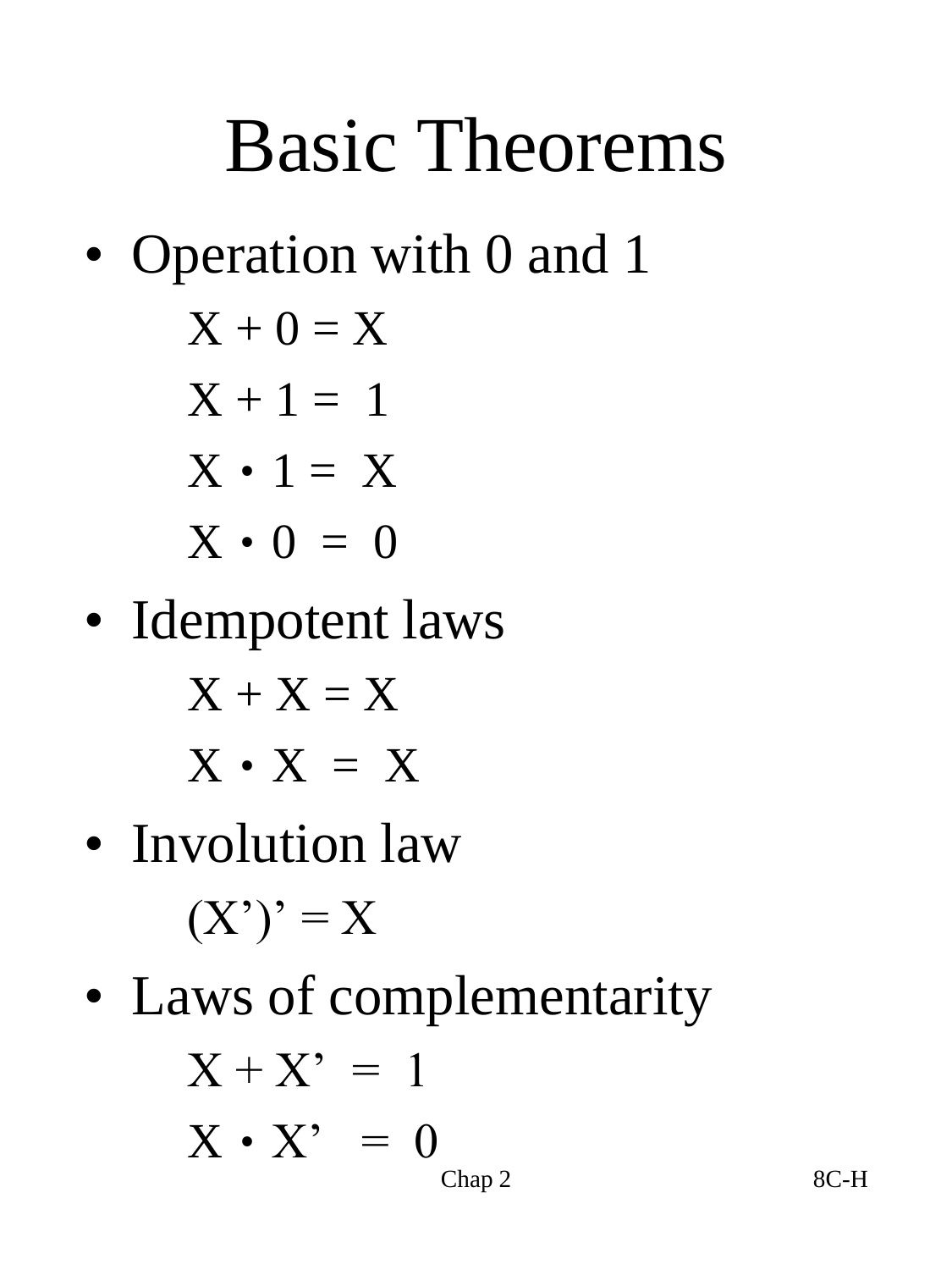#### Basic Theorems-cont.

• Commutative laws  $X + Y = Y + X$ 

 $XY = YX$ 

• Associative laws

 $(X+Y) + Z = X + (Y + Z) = X + Y + Z$  $(XY)Z = X(YZ) = XYZ$ 

• Distributive laws

 $X(Y + Z) = XY + XZ$  $X + YZ = (X+Y)(X+Z)$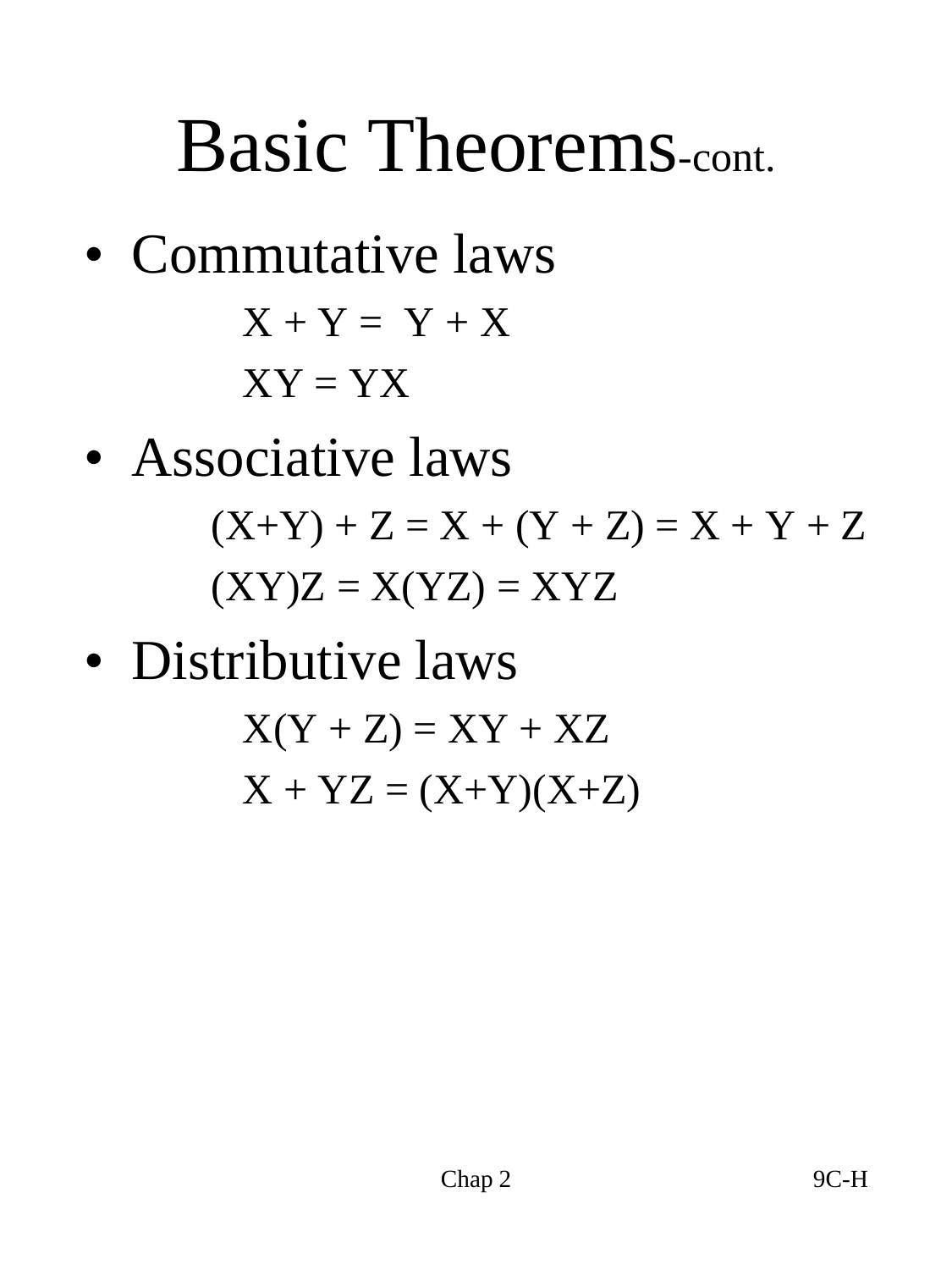#### Basic Theorems-cont.

#### • Simplification theorems  $XY + XY' = X$  $\checkmark$  (X+Y)(X+Y') = X

$$
X + XY = X
$$
  

$$
\checkmark X(X+Y) = X
$$

$$
(X+Y^{\prime})Y = XY
$$
  
\n
$$
\checkmark
$$
  
\n
$$
(-X+Y^{\prime})Y = XY
$$
  
\n
$$
\checkmark
$$
  
\n
$$
(-X+Y^{\prime})Y = XY
$$
  
\n
$$
\checkmark
$$
  
\n
$$
(-X+Y^{\prime})Y = XY
$$
  
\n
$$
\checkmark
$$
  
\n
$$
(-X+Y^{\prime})Y = XY
$$
  
\n
$$
\checkmark
$$
  
\n
$$
(-X+Y^{\prime})Y = X+Y
$$
  
\n
$$
\checkmark
$$
  
\n
$$
(-X+Y^{\prime})Y = (X+Y^{\prime})Y
$$
  
\n
$$
(-X+Y^{\prime})Y = (AB+C)^{\prime} + (AB+C)^{\prime} = (AB+C)^{\prime}
$$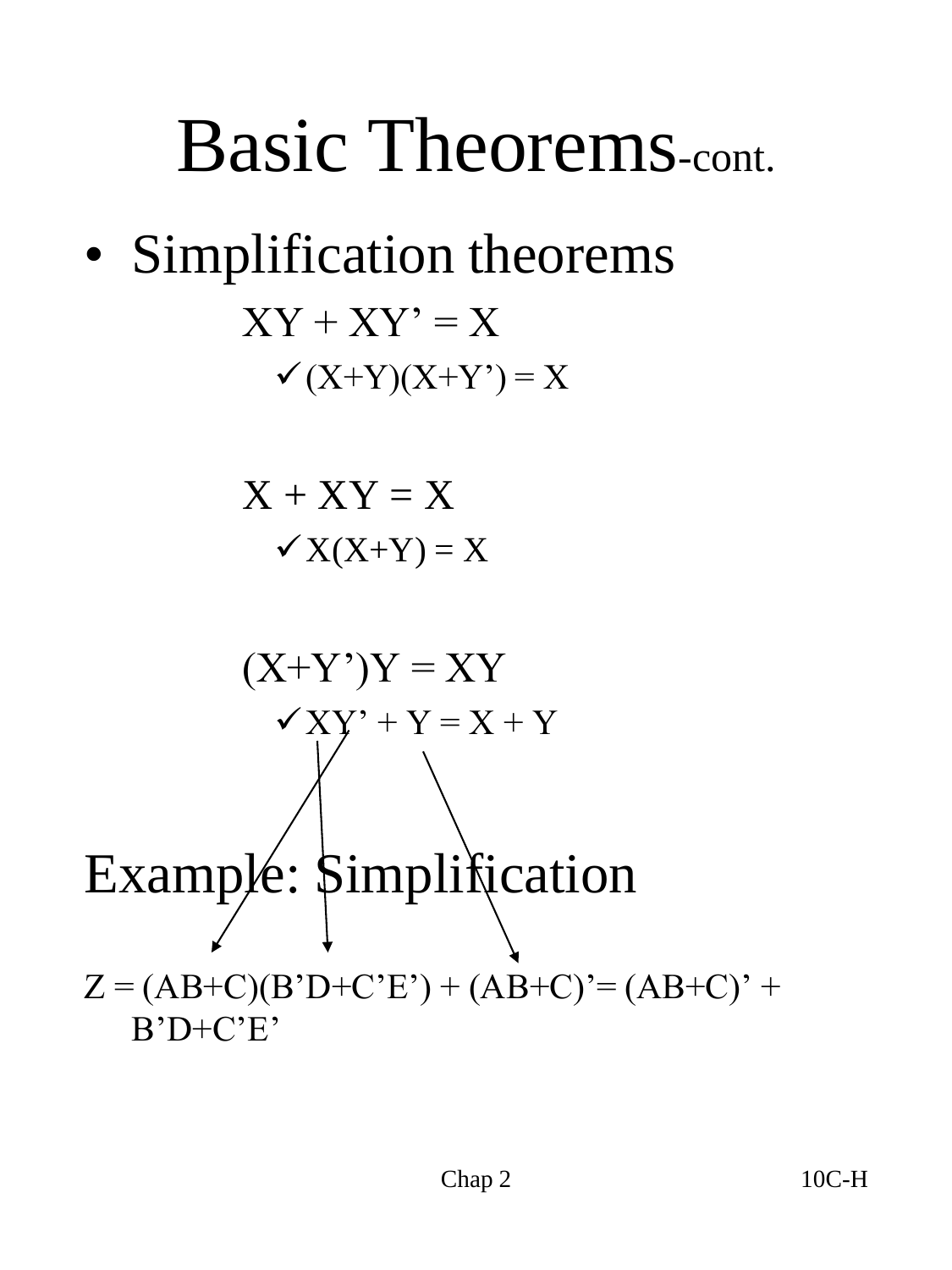### Basic Theorems-cont.

• Theorem for multiplying out and factoring

– Use distributive law.

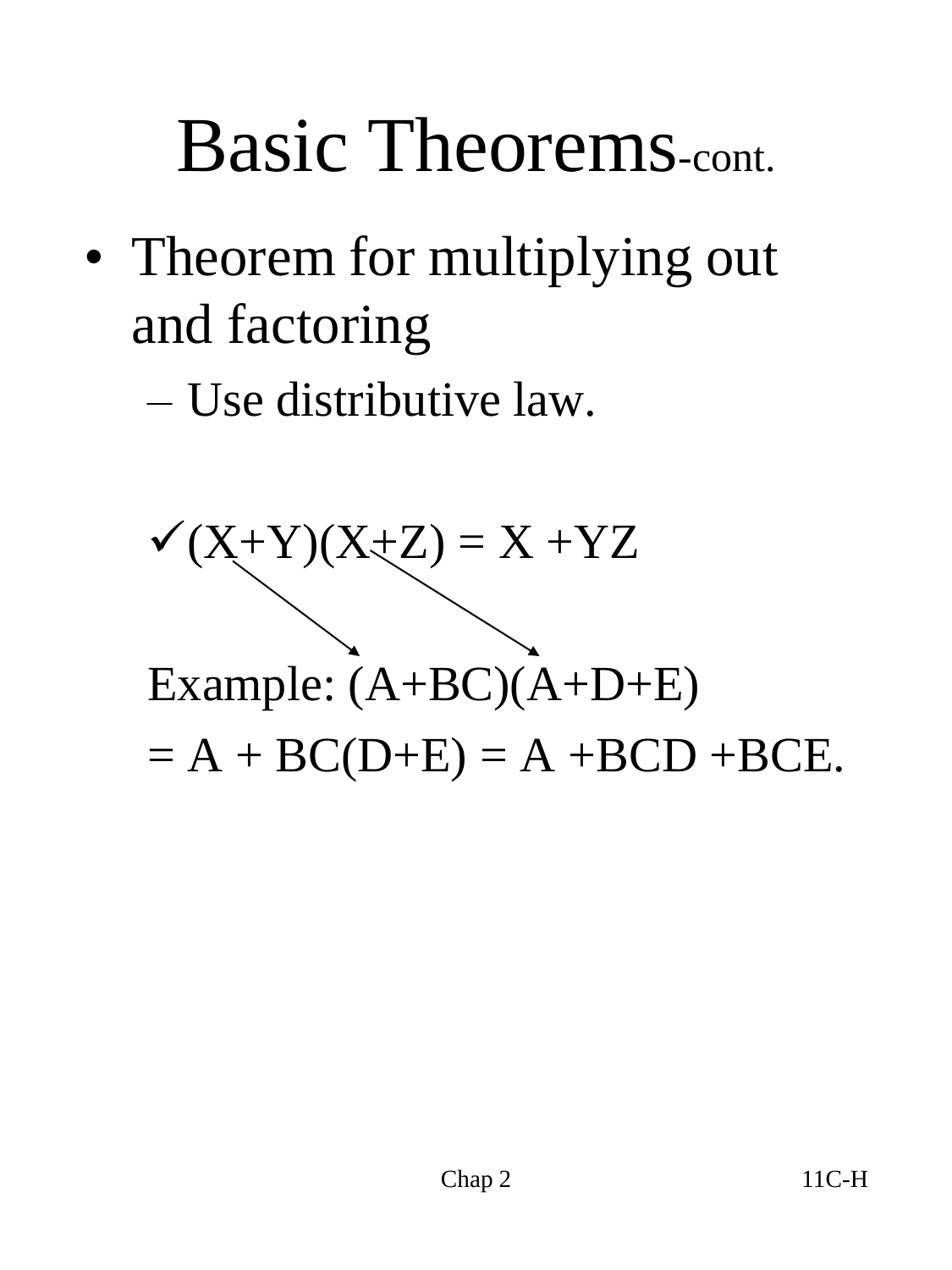# Proof of Theorem or Law

- Using truth table
	- Associative law
		- $(A+B) + C = A + B + C$
		- What is the difference?
		- # of fan-in
		- Potential speedup
- Using algebra manipulation
	- $A + A = A$
- Using Principal of Duality
	- $\checkmark$  Principal of duality: Any theorem or identity in switching algebra remains true if 0 and 1 are swapped and,  $\cdot$  and  $+$ are swapped.
	- $\checkmark$  Example: If  $X + XY = X \cdot 1$ , then

 $X \cdot (X+Y) = X + 0 = X$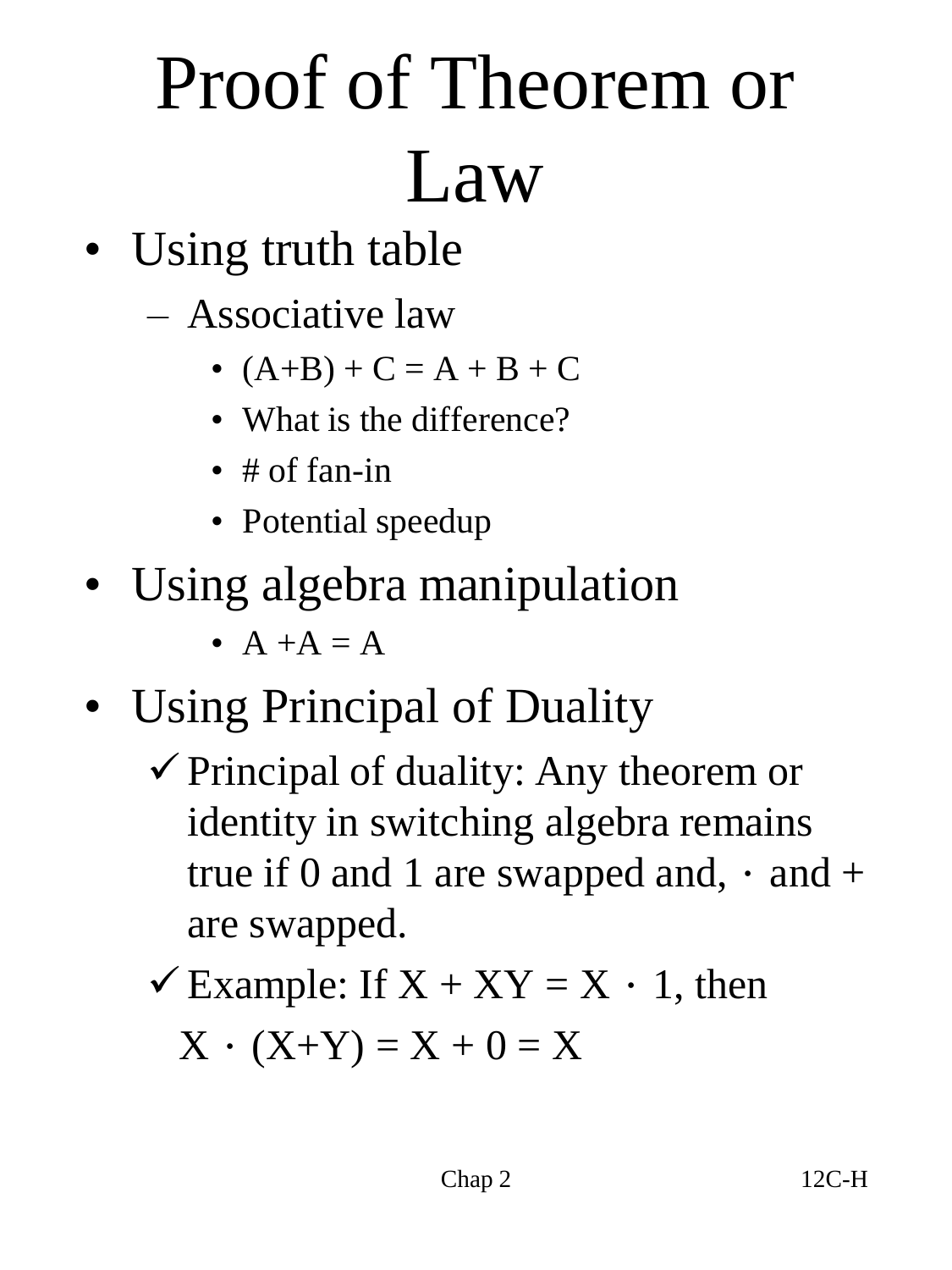## Some Properties

• In Boolean algebra, AND (OR) operation distributes over OR(AND).

 $\checkmark$ X(Y+Z) = XY + XZ  $\mathbf{\nabla} \mathbf{A} + \mathbf{B} \mathbf{C} = (\mathbf{A} + \mathbf{B})(\mathbf{A} + \mathbf{C})$ 

• Application of simplification Example:  $(A + B'C + D +$  $EF)(A+B'C+(D+EF)$ ;

 $\Box$  View A+B'C = X, D + EF = Y; so this is  $(X+Y)(X+Y') = X$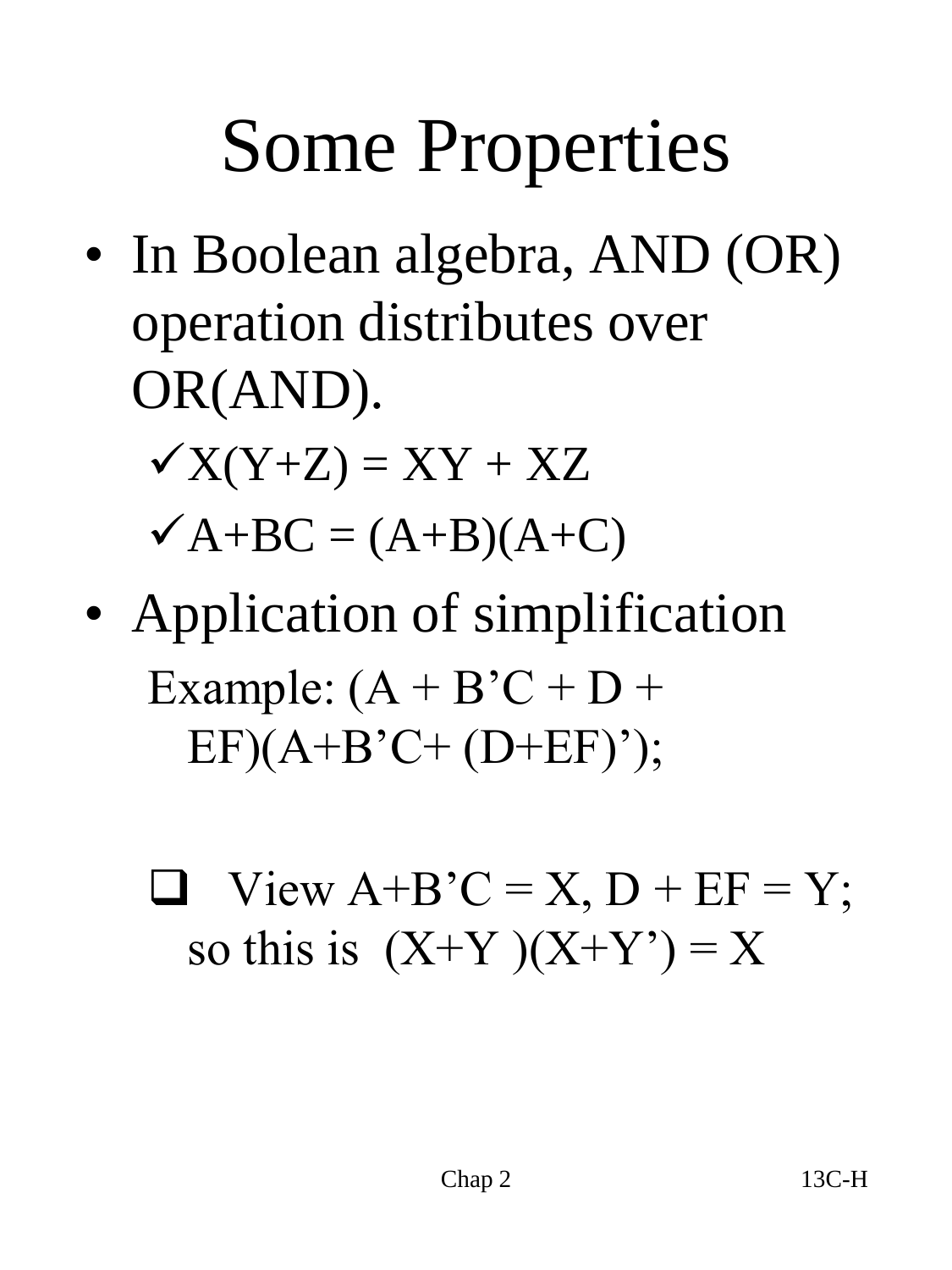# SOP

- An expression is said to be in **sum of products** form when all products are products of single variables only. Use frequently.
- Example  $A'B + CD'E + AC'E'$  Yes.  $(A+B)CD + EF$  No.  $ACD + BCD + EF$  Yes.
- Use Multiplying out to get SOP  $(A+BC)(A+D+E) =$ 
	- $A + BC(D+E) = A + BCD + DCE.$ 
		- Using  $(X+Y)(X+Z) = X + YZ$